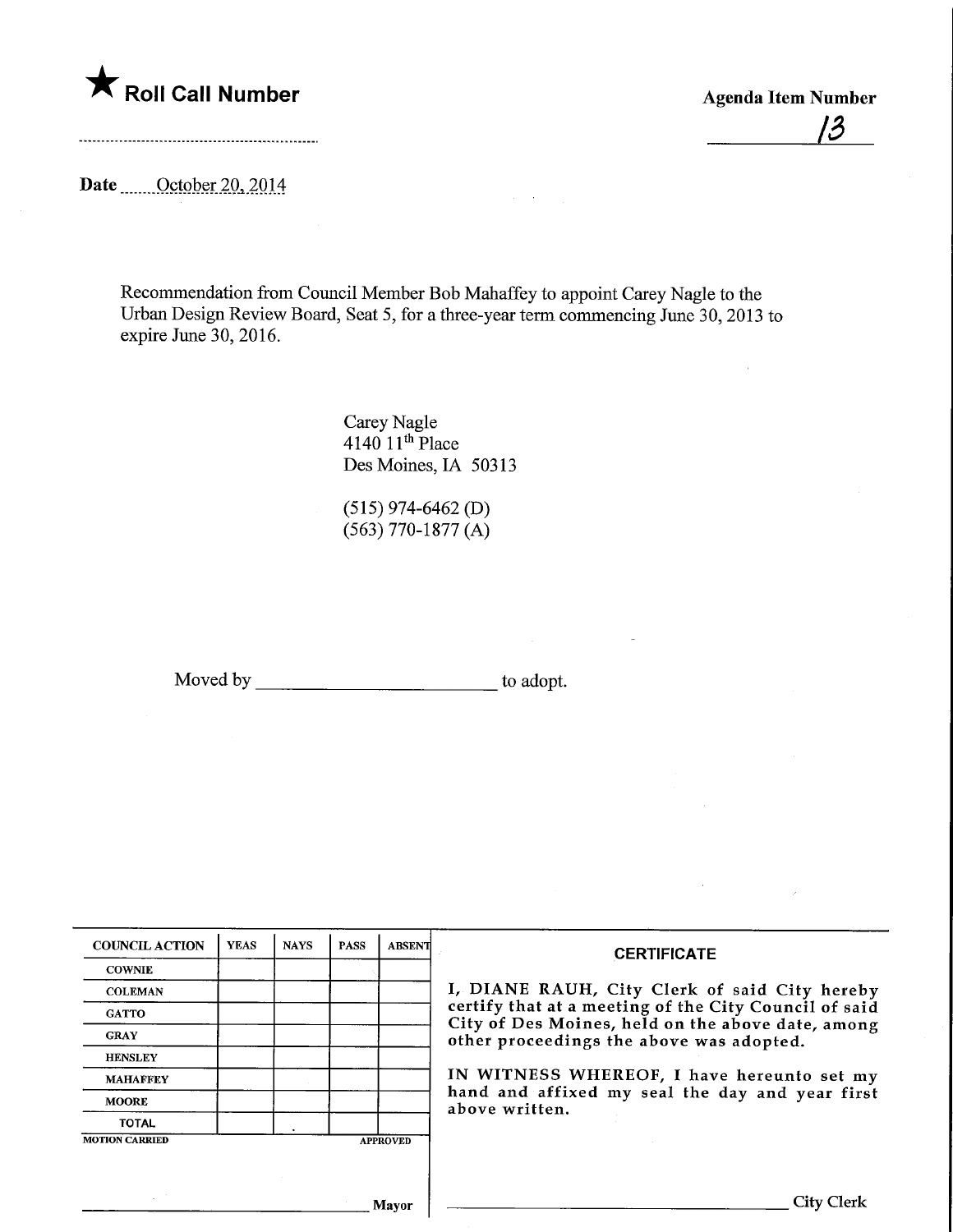## Tyler, Shelly L.

From: Sent: To: Subject: Rauh, Diane I. Monday, September 08, 2014 2:25 PM Tyler, Shelly L. FW: Apply to Serve on a City Board - form submission

G  $1.8 - 14$  $\leq 7$ 

13

------Original Message-----From: website@dmgov.org ; [mailto:website@dmgov.org] Sent: Monday, September 08, 2014 2:19 PM To: BoardAppointments Subject: Apply to Serve on a City Board - form submission

First Name: Carey

Last Name: Nagle

Address: 4140 11th Pl.

City: Des Moines

State: IA

Zip: 50313

Daytime Phone: 515-974-6462

Alternate Phone: 515-770-1877

Email: cnagle@bnim.com

Occupation: Architect

Occupation Duration: 13 years, 4 months

Employer: BNIM Architects

Employment Duration: 6 years, 6 months

Business Address 1:317 6th Ave.

Business Address 2: Suite 100

Business City: Des Moines

Business State: IA

Business Zip: 50309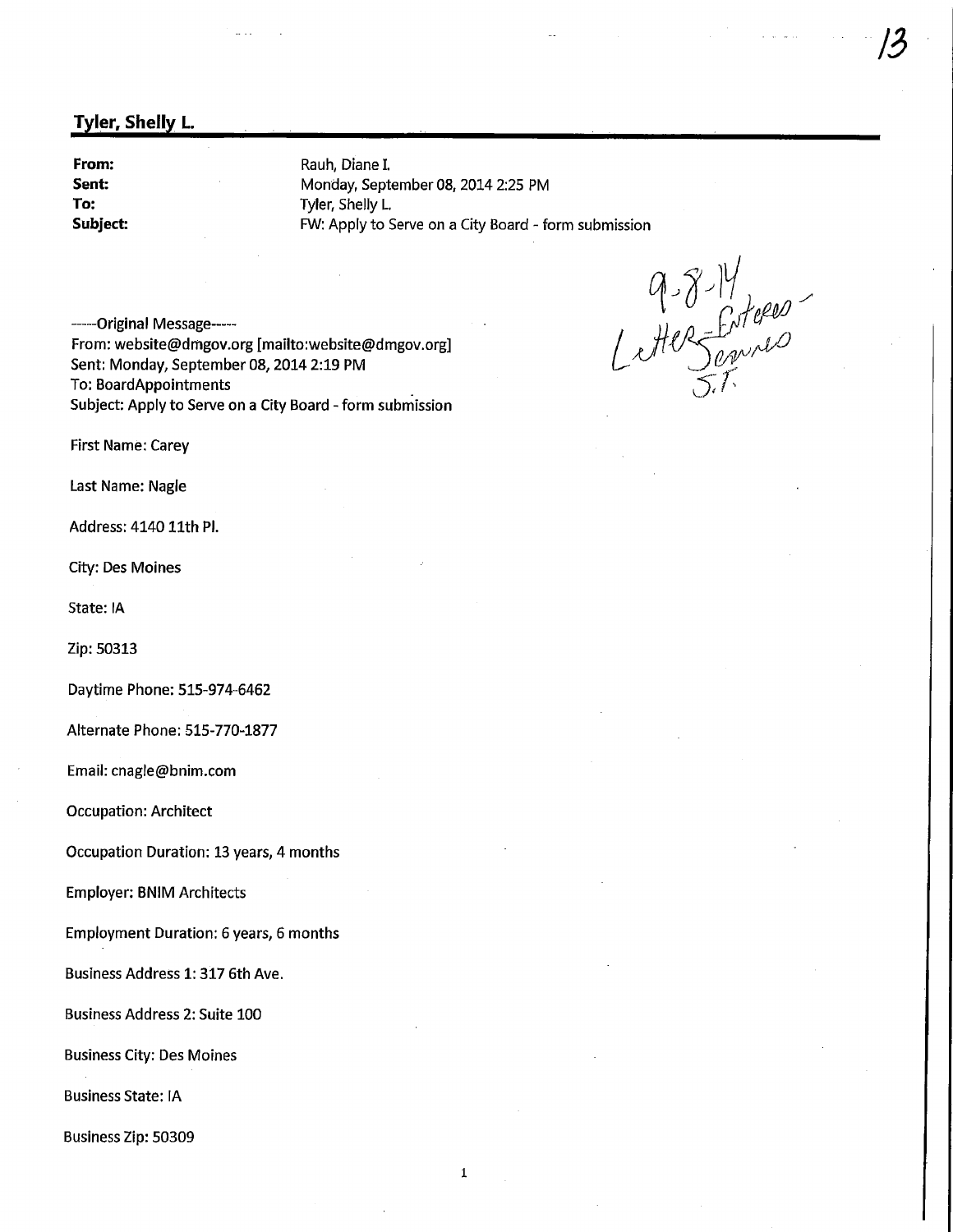Business Phone: 515-974-6462

Business Fax: 515-816-1500

Birth Date: 07/30/1976

Gender: Male

Des Moines Resident: Yes

Ward: Ward 2

Residency Duration: 12 years, 10 months

Registered Voter: Yes

Previous City Employment: No

City Employed Relatives: none

Check if you have served on Any Board, Commission, or Committee: No

List Boards, Commissions and Committees and Date(s) served: no city board or commission service

List Boards, Agencies, Civic, Service and/or Professional Organizations to which you are affiliated: lowaGovernor's Smart Planning task Force, AIA Iowa Committe On The Evironment (l-COTE)CO-Chair, AIA (American Institute of Architects), US6BC (U.S. Green Building Council)

 $\mathcal{B}$ 

Indicate other experiences or skills which will contribute to the mission of this Board, Commission or Committee: I have worked as an architect in the City of Des Moines for 13 years during which time I have participated on a number of significant projects, both new and historical renovations, within the City. I recently served as the project architect for the Iowa Utilities Board and Consumer Advocate office building on the State of Iowa Capitol Complex. The LEED Platinum certified project is amongst the nation's highest performing office buildings, garnering recognition from AIA National as the 2014 COTE Plus award winner, widely regarded as the nation's premier green building awards program. This service and a commitment to the City of Des Moines has provided me the experience to offer the Urban Design Review Board positive contributions particularly in the areas of design and sustainability.

First Board: Urban Design Review Board

Second Board: ---- Select One ---

Third Board: — Select One -

Fourth Board: — Select One —

Fifth Board: — Select One —

Most board seats have no special requirement other than being a citizen of Des Moines. However, some seats require special criteria for members.: Citizen of Des Moines, Architect, with significant restoration experience, Demonstrated interest and experience in historical renovation, restoration or preservation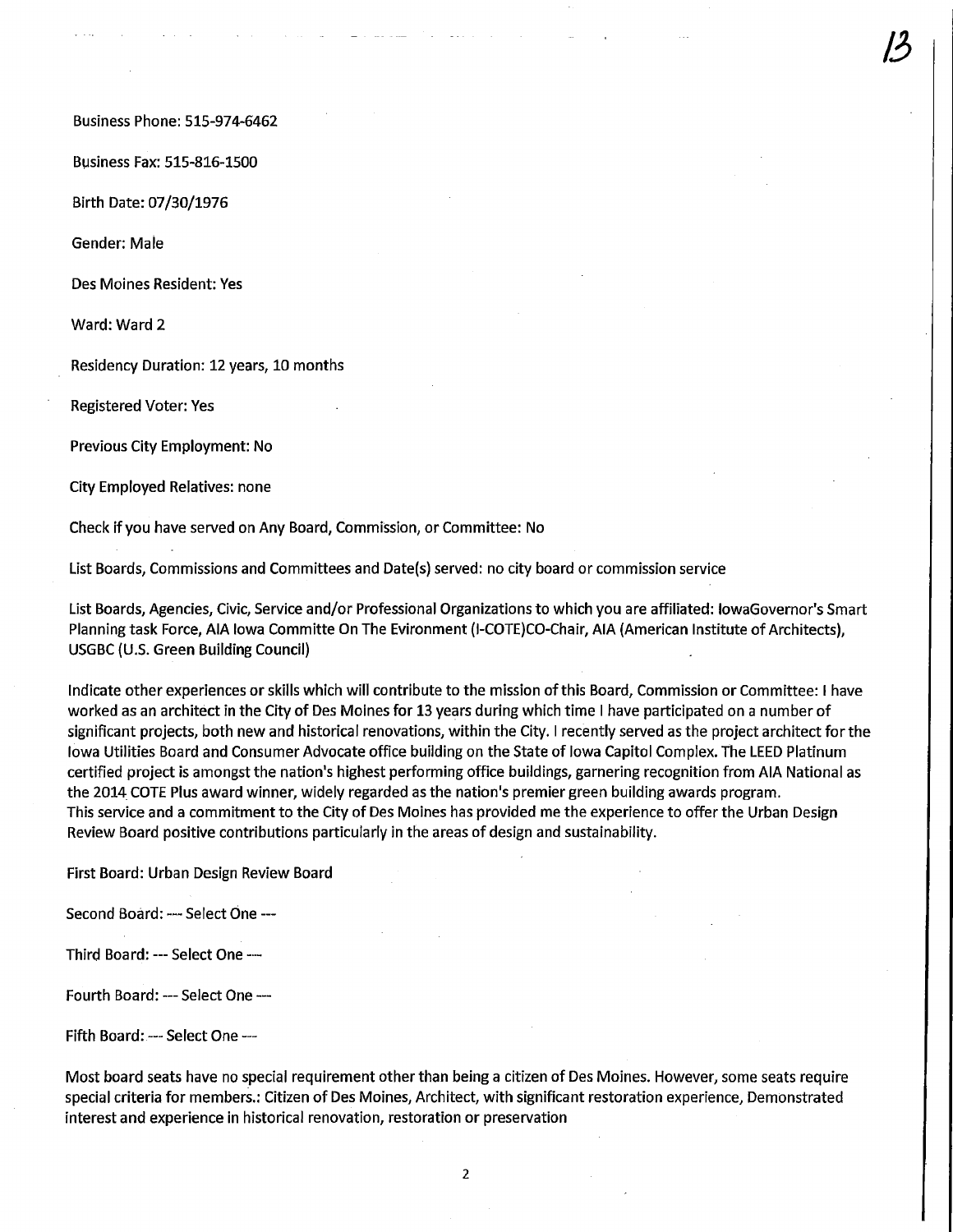Comments:

Signature: Carey Nagle

Submitted: 9/8/2014 2:19:26 PM

,3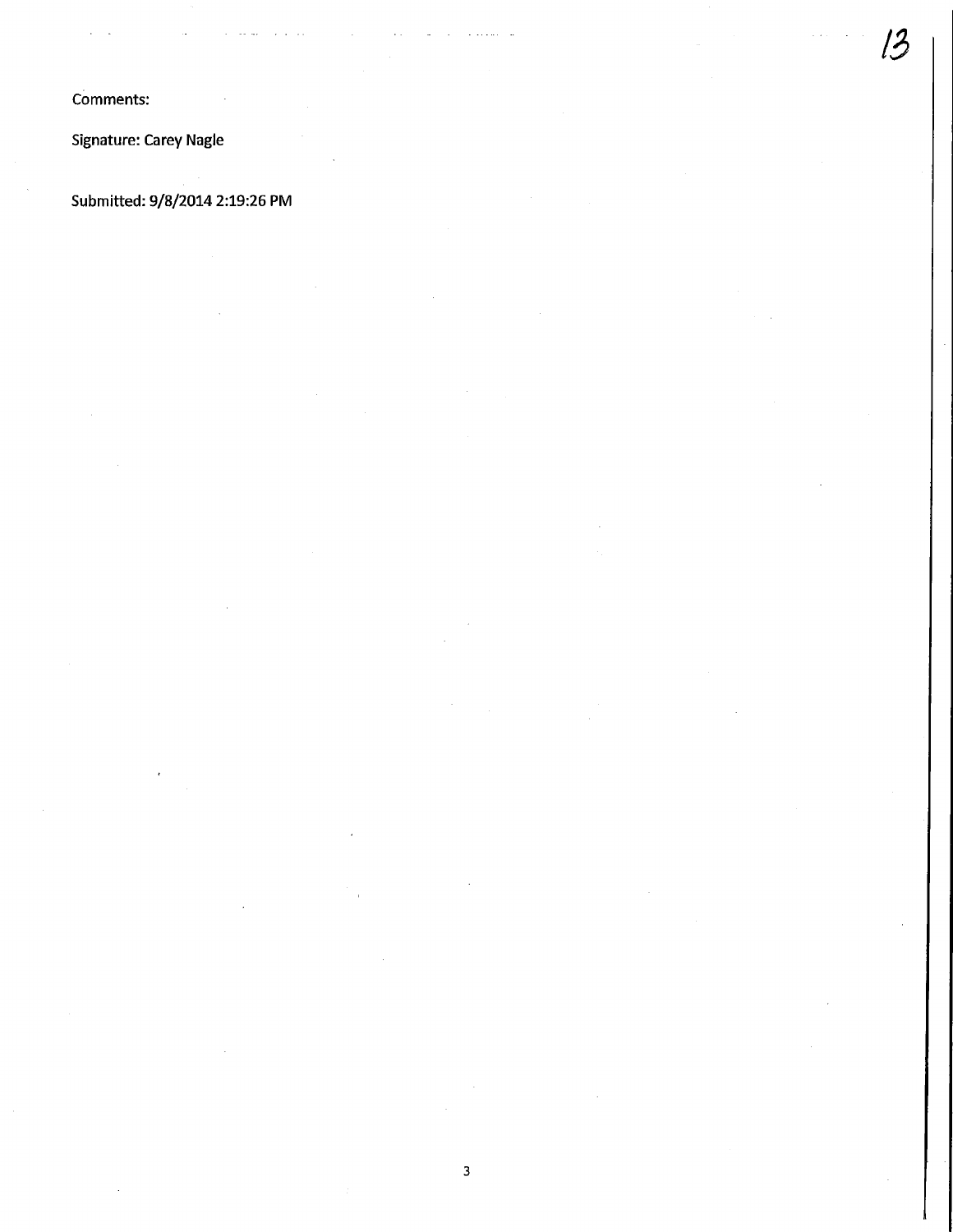## City of Des Moines, Iowa Boards and Commissions Board Composition

## Urban Design Review Board

 $\sim$   $\mu$ 

 $\bar{z}$ 

| Description:   | Makes recommendations to the City Council on design of public projects and private<br>development projects located downtown, in City business parks, and throughout the city that<br>request tax increment financing assistance. It also serves, with the Historic Preservation<br>Commission, as the Landmark Review Board.                                                                                                                          |
|----------------|-------------------------------------------------------------------------------------------------------------------------------------------------------------------------------------------------------------------------------------------------------------------------------------------------------------------------------------------------------------------------------------------------------------------------------------------------------|
| Staff contact: | Erin Olson-Douglas, 515-283-4021                                                                                                                                                                                                                                                                                                                                                                                                                      |
| Term length:   | Three years                                                                                                                                                                                                                                                                                                                                                                                                                                           |
| Expiration:    | June 30                                                                                                                                                                                                                                                                                                                                                                                                                                               |
| Meetings:      | 7:30 AM, First and Third Tuesdays of each month,                                                                                                                                                                                                                                                                                                                                                                                                      |
| Location:      | 400 Robert D Ray Drive                                                                                                                                                                                                                                                                                                                                                                                                                                |
|                | City Hall, Second floor, Room: City Council Chambers                                                                                                                                                                                                                                                                                                                                                                                                  |
| Requirements:  | Eleven members: four registered architects (one with significant restoration experience), two<br>licensed landscape architects, one citizen who is a developer or realtor/broker, three citizen<br>representatives, and one citizen representative with demonstrated interest in historical<br>renovation and restoration. The Urban Design Review Board was formed by combining the<br>Urban Development Board and Architectural Advisory Committee. |
|                | Brof, requirements: Four registered architects (ano with significant restoration experience), two licensed                                                                                                                                                                                                                                                                                                                                            |

Prof. requirements: Four registered architects (one with significant restoration experience), two licensed landscape architects, one developer or realtor/broker.

| <b>Member Information</b>                         |                         |                     |                                |  |  |
|---------------------------------------------------|-------------------------|---------------------|--------------------------------|--|--|
| Scott Allen                                       | $(C)$ :                 | Term expires:       | 6/30/2008                      |  |  |
| 2802 38th Street                                  | $(D)$ :                 | Took office:        | 9/8/2003                       |  |  |
| Des Moines 50310                                  | $(E)$ :<br>515 229-1318 | Appointed by:       | 7 - Mayor                      |  |  |
|                                                   | (W): 515 309-3209       | Residing in Ward: 1 |                                |  |  |
|                                                   |                         | Eligibility:        | Not eligible for reappointment |  |  |
| Seat: 01 - Architect (Restoration<br>Experience)  |                         | Gender:             | Male                           |  |  |
| Brian Clark                                       | $(C)$ :                 | Term expires:       | 6/30/2009                      |  |  |
| 1913 37th Street                                  | $(D)$ :                 | Took office:        | 2/10/2003                      |  |  |
| Des Moines 50310                                  | 515 243-1303<br>$(E)$ : | Appointed by:       | $3 - Ward3$                    |  |  |
|                                                   | (W): 515 288-4875       | Residing in Ward: 3 |                                |  |  |
|                                                   |                         | Eligibility:        | Not eligible for reappointment |  |  |
| Seat: 06 - Landscape Architect                    |                         | Gender:             | Male                           |  |  |
| Catherine Dietz-Kilen                             | $(C)$ :                 | Term expires:       | 6/30/2017                      |  |  |
| 645 Polk Boulevard                                | $(D)$ :                 | Took office:        | 8/25/2014                      |  |  |
| Des Moines 50312                                  | $(E)$ :                 | Appointed by:       | 3 - Ward 3                     |  |  |
|                                                   | $(W)$ :                 | Residing in Ward: 1 |                                |  |  |
|                                                   |                         | Eligibility:        | Not eligible for reappointment |  |  |
| Seat: 10 - Citizen Rep(Historical<br>Renovation & |                         | Gender:             | Female                         |  |  |
| Restoration, demonstrated<br>experience)          |                         |                     |                                |  |  |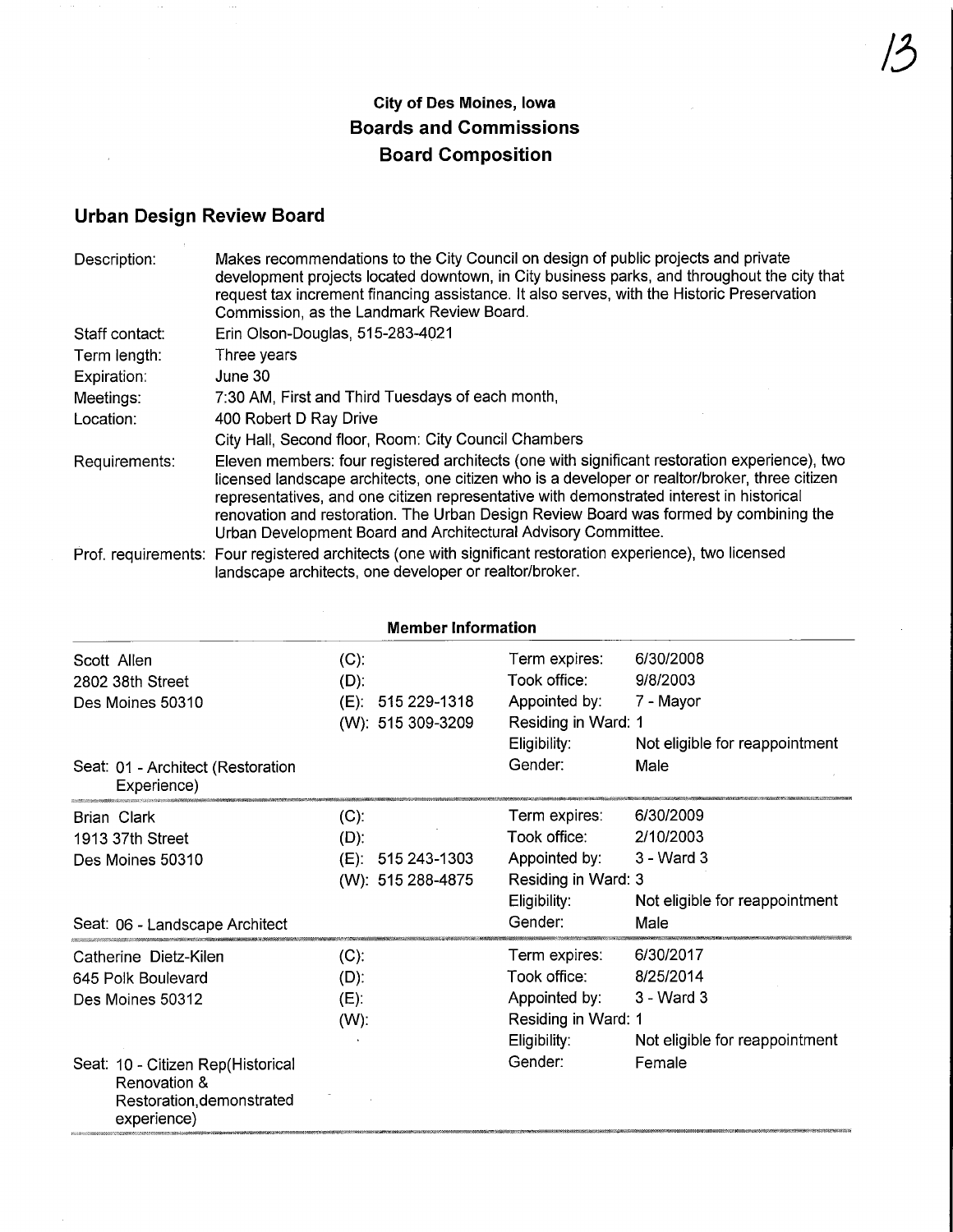Board Composition October 16, 2014 Page 2 of 3

 $\rightarrow$ 

|                                                                                          | <b>Member Information</b>                                                |                                                                                                  |                                                                                          |
|------------------------------------------------------------------------------------------|--------------------------------------------------------------------------|--------------------------------------------------------------------------------------------------|------------------------------------------------------------------------------------------|
| Naura Heiman-Godar<br>4227 Northwest Drive<br>Des Moines 50310<br>Seat: 02 - Architect   | (C): 515 988-7213<br>$(D)$ : 515 283-5105<br>$(E)$ :<br>$(W)$ :          | Term expires:<br>Took office:<br>Appointed by:<br>Residing in Ward:<br>Eligibility:<br>Gender:   | 6/30/2016<br>11/4/2013<br>5 - At Large A - Moore<br>Eligible for reappointment<br>Female |
| Tim Hielkema<br>2502 35th Street<br>Des Moines 50310<br>Seat: 04 - Architect             | $(C)$ :<br>$(D)$ :<br>(E): 515 279-4392<br>(W): 515 974-5162             | Term expires:<br>Took office:<br>Appointed by:<br>Residing in Ward: 1<br>Eligibility:<br>Gender: | 6/30/2017<br>7/1/2014<br>1 - Ward 1<br>Eligible for reappointment<br>Male                |
| Colleen MacRae<br>524 E. 6th Street<br>Des Moines 50309<br>Seat: 11 - Citizen of DM      | $(C): 515244-2600$<br>(D): 515 201-5084<br>$(E)$ :<br>$(W)$ :            | Term expires:<br>Took office:<br>Appointed by:<br>Residing in Ward:<br>Eligibility:<br>Gender:   | 6/30/2016<br>6/30/2013<br>4 - Ward 4<br>Eligible for reappointment<br>Female             |
| Marlon Mormann<br>3320 Kinsey Avenue<br>Des Moines 50317<br>Seat: 09 - Citizen of DM     | (C): 515 710-0902<br>(D): 515 265-3512<br>$(E)$ :<br>(W): 515 265-3512   | Term expires:<br>Took office:<br>Appointed by:<br>Residing in Ward: 2<br>Eligibility:<br>Gender: | 6/30/2015<br>7/26/2010<br>2 - Ward 2<br>Not eligible for reappointment<br>Male           |
| Laura Peters<br>2110 55th Street<br>Des Moines 50310<br>Seat: 08 - Citizen of DM         | $(C): 515314-4243$<br>(D): 515 490-2784<br>$(E)$ :<br>$(W)$ :            | Term expires:<br>Took office:<br>Appointed by:<br>Residing in Ward: 1<br>Eligibility:<br>Gender: | 6/30/2016<br>5/5/2014<br>1 - Ward 1<br>Eligible for reappointment<br>Female              |
| Dennis Reynolds<br>220 51st Street<br>Des Moines 50312<br>Seat: 03 - Landscape Architect | $(C)$ :<br>$(D)$ :<br>913 961-0999<br>913 424-9046<br>$(E)$ :<br>$(W)$ : | Term expires:<br>Took office:<br>Appointed by:<br>Residing in Ward: 3<br>Eligibility:<br>Gender: | 6/30/2015<br>2/11/2013<br>6 - At Large B - Coleman<br>Eligible for reappointment<br>Male |